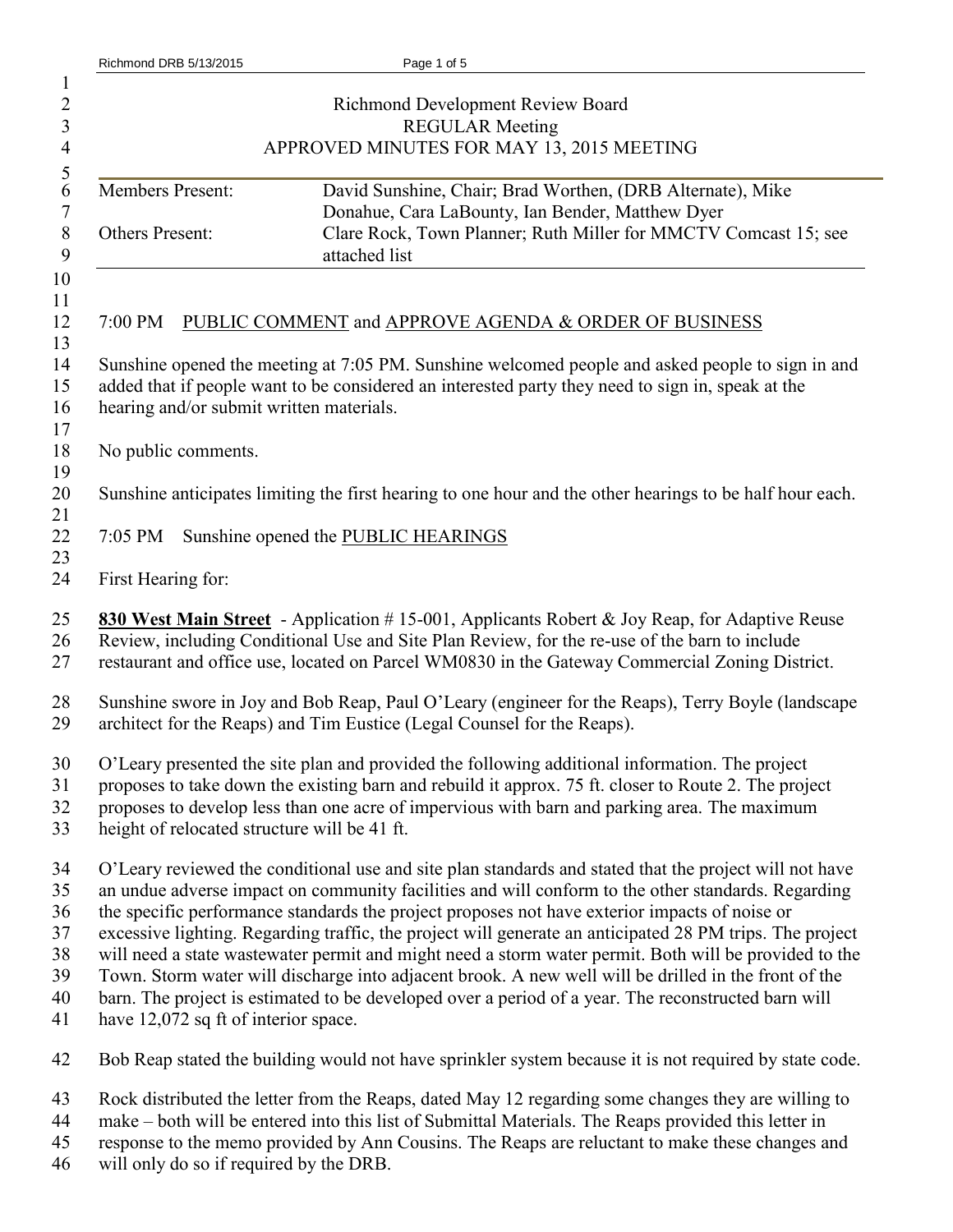- The Reaps stated the parking lot will NOT be paved and are requesting a waiver for this specific
- parking requirement.
- LaBounty mentioned that she is working on the municipal sewer and water system extension but not
- on behalf of the Reaps and therefore doesn't feel her involvement on the DRB for this application presents a conflict.
- Terry Boyle provided an overview of the landscaping plan, where red maples will be planted along
- Route 2 (with a 2"caliper) and flower crabs will be planted along driveway as per the submitted
- landscaping plan. A wood vertical board fence will be installed around the dumpster in addition to
- shrubs for screening.
- Exterior post and beams will be used from the original building, and the floor of the exterior
- walkways will use the old barn floor. Most of the upper openings on the existing barn have been
- boarded up, the spacing and location of these openings dictated the location of the new windows and
- some additional windows will be added to provide adequate light into the interior space. The
- proposed bottom windows would be added to mirror the location of upper windows.
- Discussion followed about the use of the slate roof and the pro's and con's of having to require slated
- be used on the new roof. To reuse the existing slate would be costly and time consuming. The project

proposes a standing seam roof. If slate was required, they would salvage as many of existing and then

- find more.
- The existing barn was built in 1910. Joy Reap spoke to the adaptive reuse provision. The Reaps goal
- is to preserve the integrity and character of the existing barn and believe the project meets the
- requirements as outlined in Section 5.6.8. Regarding Section 5.6.8 b) the Reaps believe the Secretary
- of the Interiors Standards are to be applied to projects generally, Reap read the statement provided in
- the application which addresses this section. The Reaps are not receiving tax incentives or grants for
- the project and reiterated the secretary's standards are advisory.
- The Reaps need to move the barn for 3 reasons to ensure parking can placed behind the building,
- moving the barn forward will also shield any further development in the rear of the property and
- moving the barn also helps provide space for the septic system. Also the applicant believes the
- Secretary of the Interior standards don't apply as they reference 1983 standards, which could not be
- found. The Reaps do believe Ann Cousins provided information with the intent to help but also
- believes that she does have a bias.
- Discussion followed about the purpose of the federal standards, whether they are applicable and to what extent they are applicable.
- June Heston, was sworn in and thinks the proposal is beautiful. Heston mentioned the VYCC project,
- the VYCC moved the monitor barn and put an addition on it.
- Rock distributed a copy an email from the Reaps, dated May 13 regarding the access permit and state approval, a copy of this will be added to the list of submittal materials.
- The Chair accepted Ann Cousin's memo and the attachments into the record, they will added to the list of Submittals.
- Tim Eustice mentioned the town plan and the encouragement of adaptive reuse and its purpose to
- grow the tax base and to provide jobs. Eustice referenced the VYCC and the Birdseye project and
- stated they are analogous to the Reaps project. Eustice believes this project meets the spirit and intent
- of the guidelines.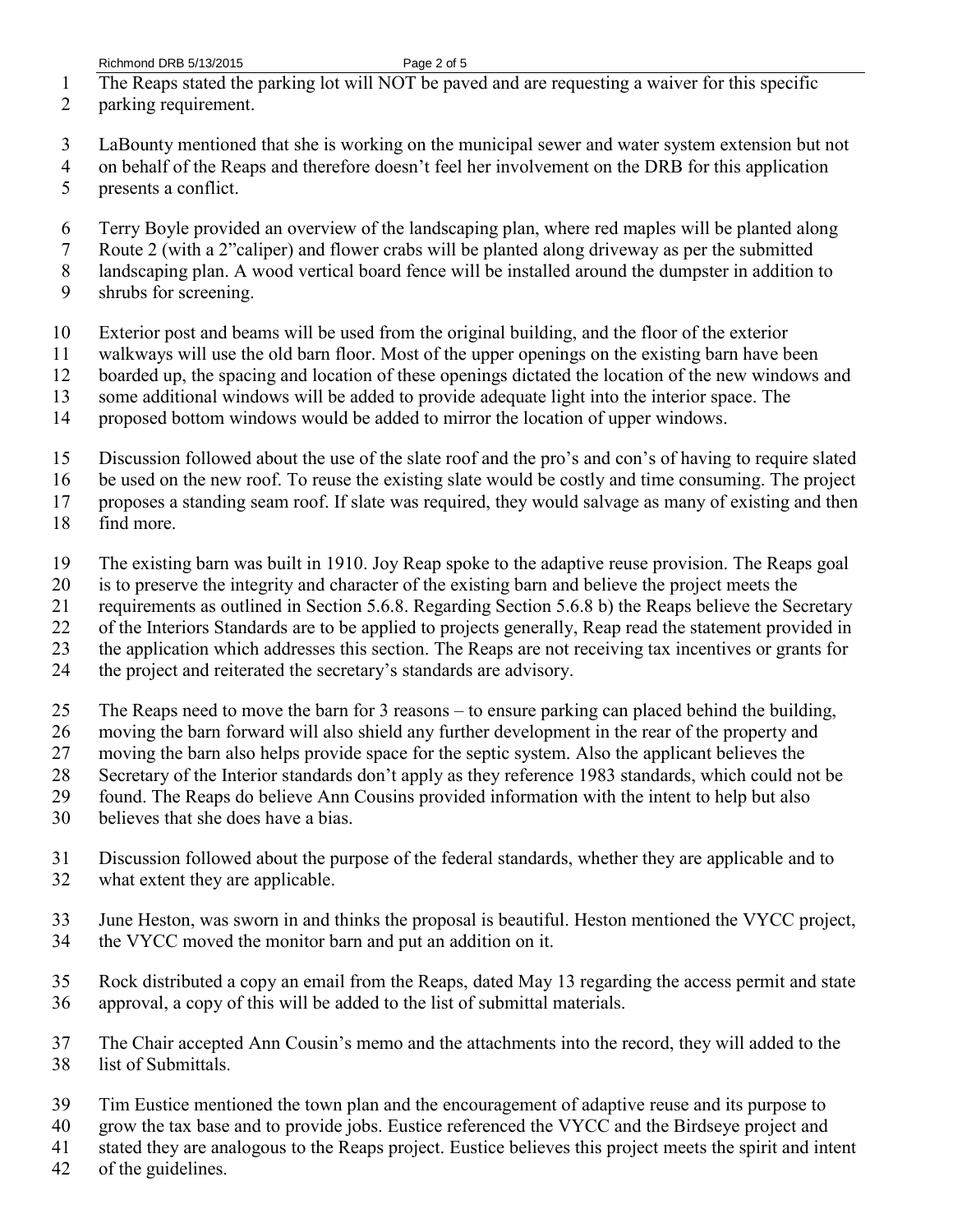- David Sunshine was the DRB liaison and visited the site on Tuesday May 12, 2015 and Matt Dyer
- also attended with Clare Rock. Sunshine mentioned the asymmetrically framed barn building, the
- failing foundation and the failing interior structure. If the barn is to be reused in anyway the frame
- will need to be taken down and the foundation rebuilt.
- LaBounty, made a motion to close the hearing and move into deliberate session in open public, seconded by Bender. So voted.
- Discussion followed which included moving and reconstructing the barn on a new foundation, due to
- the current failing foundation. The department's standards will be a guideline and not a requirement.
- LaBounty made a motion to approve the application based upon the plans as submitted in the original application, no second.
- Items for further discussion included the cupolas, requiring a slate roof, the waiver for gravel parking lot, reorientation of the lower windows.
- *Donahue made a motion to continue deliberation session until we've heard the other applications on the agenda, seconded by ----------. All in favor, so voted.*
- Sunshine opened the hearing for the following application:
- **46 Old Brooklyn Court** Application #15-019, Applicants Elysse Parent & Eric Wood, for Special
- Flood Hazard Area Review, including Conditional Use and Site Plan Review, for the elevation of the
- house and the construction of a second story addition located on Parcel OB0046 in the Special Flood
- Hazard Area Overlay District and Agricultural Residential Zoning District.
- Sunshine swore in Eric Wood and Elysee Parente. The other alternate, Roger Pederson, joined the board.
- LaBounty mentioned she worked on applying for a HMPG funds to elevate this house, the Town is
- still waiting to hear whether Richmond homeowners will be receiving this federal funding. While
- these homeowners are moving forward with elevating themselves, the application will not be
- withdrawn until the project is complete. The homeowners agreed with this. LaBounty does not her
- involvement in the grant preparation presents a conflict of interest.
- Eric Wood provided an overview of the project. As the living floor will be elevated they will have to
- 28 add an exterior cast concrete or stone step to access the house. The homeowners anticipate starting the 29 project later this June and will take  $4 - 12$  weeks.
- Mike Donahue and Ian Bender and Clare Rock went on the Site visit with the homeowners earlier this evening.
- LaBounty recommends that while the project does not meet the Substantial Improvement requirement
- the Board should consider this project a substantial improvement as the projects meets the
- development standards for a substantial improvement.
- *LaBounty made a motion to approve the application as a substantial improvement and with the*
- *condition to submit an as built elevation certificate upon completion, seconded by Dyer. All favor, so*
- *voted. Worthen and Pederson abstaining*.
- Sunshine opened the hearing for the following application: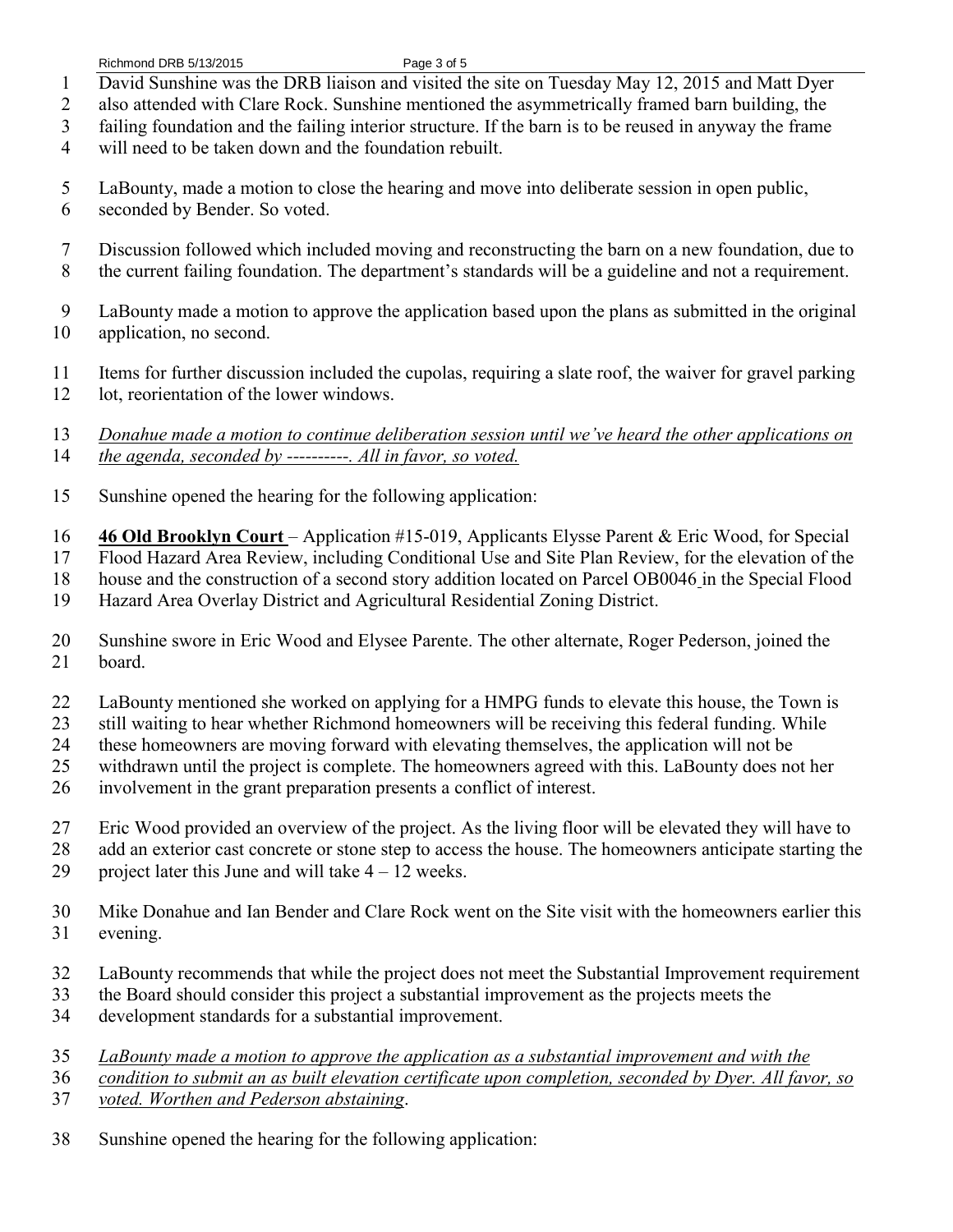- **92 Rogers Lane** Application #15-030, Applicants Patterson Fuels, INC./92 Rogers Lane, LLC., for
- Special Flood Hazard Area Review, including Conditional Use and Site Plan Review, for the
- relocation of a 30,000 gallon fuel storage tank located on Parcel RG0092 in the Special Flood Hazard
- Area Overlay District and Industrial Commercial Zoning District.
- Sunshine swore in Eric Sandblom, KAS consulting, representing Patterson Fuels. Jason Harvey, Patterson Fuel could not make the meeting. Sandblom provided an overview of the project.
- The Rogers Lane Facility was constructed in 2011, under the old FEMA maps the site was not in the
- floodplain, but the facility was designed to be flood resistant. The existing tank was designed to be
- anchored. The relocated tank, from River Road to Rogers Lane is designed to withstand deeper flood
- levels, therefore the anchoring system is designed to meet the base regulations. The tie down straps
- will be galvanized steel as per ANR comments. A dry hydrant was developed near the Rogers Lane
- property and the applicant anticipates a slight reduction in truck traffic at the River Road property,
- with a slight increase in truck traffic at the Rogers Lane property.
- Sandblom provided the Fire Safety Analysis Propane Bulk Storage Facility report to be submitted
- into the record. LaBounty raised a question of how the application was warned, as the application
- references the Roger Lane facility but also includes the River Road Property. LaBounty added there
- should be a condition attached the River Road property which prohibits them from placing a new
- propane tank at the site once the existing one is moved to Rogers Lane, to ensure there is no future net
- increase in the amount of hazard materials storage. LaBounty recues herself from the deliberations.
- Matt Dyer served as the DRB Liaison and Clare Rock also attended the site visit on Tuesday May 12, 2015.
- *Donahue made a motion to approve the application with an added condition that the property owner*
- *apply for an administrative permit to remove the tank from the River Road and a certified engineer*
- *will provide as -built documentation of the installation of the moved tank, seconded by Bender. All in*
- *favor, so voted. Worthen and Pederson abstaining*.
- The DRB took a break at 9:10pm, resumed at 9:15pm to continue deliberations on Reap project.
- The DRB made the following decisions regarding the cupolas, the slate roof, the waiver for gravel parking lot, the lower windows, the porches, the dumpster enclosure and conditions.
- *--- made a motion to approve the application as presented with conditions, seconded by Dyer. All in favor, so voted.*
- *LaBounty made a motion to exist deliberative session, seconded by Donahue. All in favor, so voted.*
- 

## OTHER BUSINESS

- 
- Approve Meeting Minutes: April 8, 2015

 *--- made a motion to approve the Minutes, seconded by Donahue, all in favor. So voted. LaBounty abstained.* 

- Review changes to the Fee Schedule and Technical Review Fees Rock provided a brief overview and mentioned the changes will go into effect on June 4, 2015.
- Staff Updates
- o Other zoning changes Rock provided a brief overview of the list of changes the PC is considering.
-